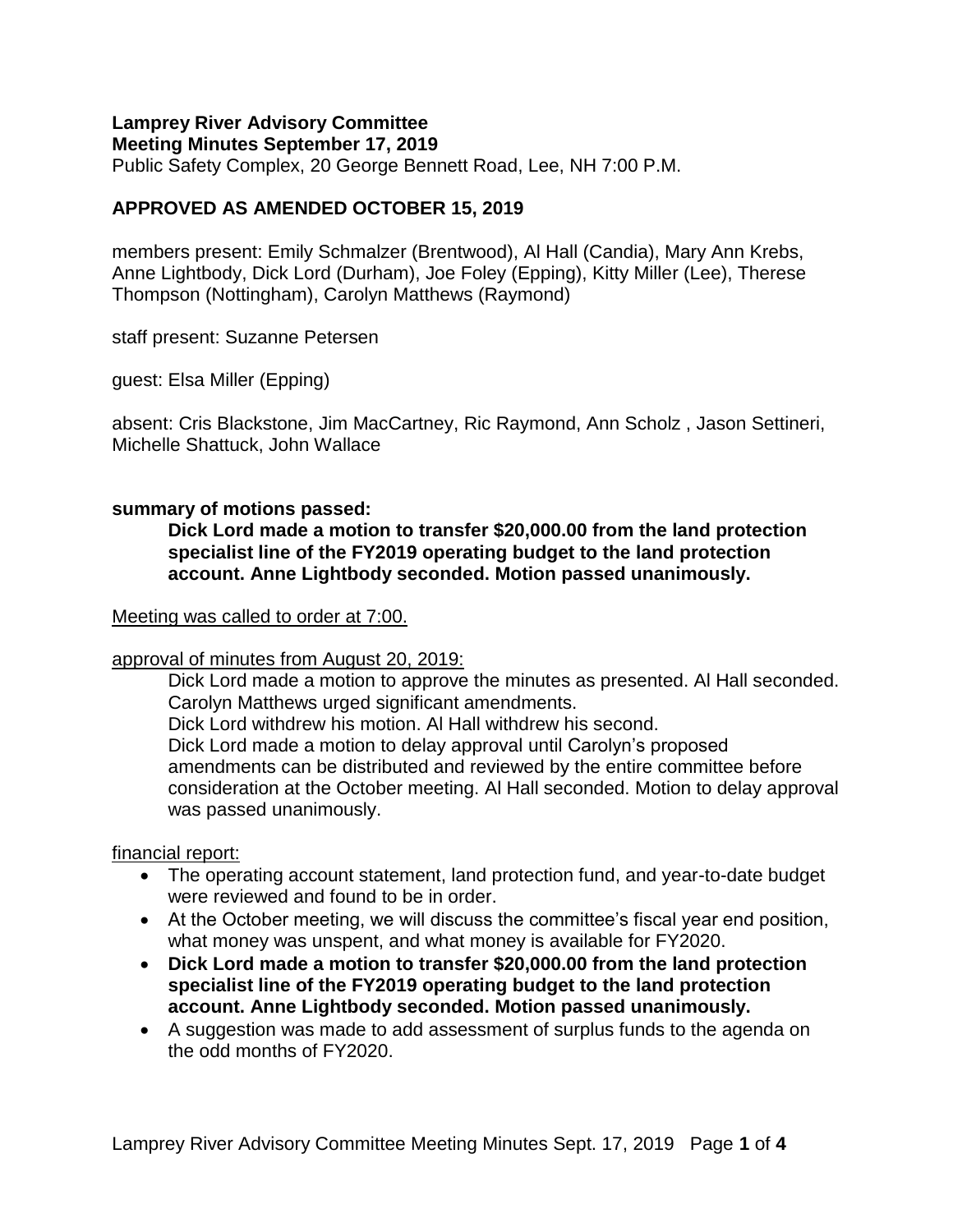outreach, recreation, history, wildlife group update:

- The group did not meet in August.
- As part of SELT Lamprey River series, a presentation on eco-history and dams was offered at the Durham Public Library on August 14.
- Booth was set up all day at Lee fair, September 7. Four people stopped by indicating an interest in joining LRAC.
- The outreach specialist will be participating in a business association paddle in Newmarket. Carolyn Matthews questioned the value of this work and if the specialist had the right to accept the invitation without explicit permission from the outreach group. The committee briefly discussed this and expressed support. This was also discussed at the September 11, 2018 LRAC meeting: potential partnership between LRAC and Seven Rivers Paddling:

This past summer, an opportunity arose to combine a "Hammock to 3k" Small Grant paddle with a Newmarket Business Association paddle offered by Seven Rivers. The NBA paddle attracted 24 people who were new to paddling and who knew little about the ecology and history of Lamprey River or Great Bay. It is rare to have this sort of opportunity to share the river and Great Bay with novices.

A potential partnership between Seven Rivers and LRAC was discussed at the outreach meeting and deemed to be a good idea. The consensus by the full committee was also positive. It was agreed that this idea should be pursued. Carolyn Matthews supported the idea, but said that Raymond has developed a working partnership for local Lamprey River events with its local outfitter, Mountain Road Trading Post, and that she felt that LRAC should keep the door open to involving local outfitters in other LRAC towns also.

project review: See notes attached at end.

## water quality group update:

The latest report is almost done, but needs some revisions before being finalized. The student analyst will be invited to make a presentation to the full committee at the November meeting.

## land protection:

Four projects have been approved for funding, but the transactions are not complete yet.

## LRWA update:

- No meeting notes were available; they will be submitted at a later time.
- The annual meeting and spaghetti dinner will be held on October 16 at the Lee Grange. Doors open at 5:30 with dinner at 6:00.
- Copies of the newsletter were shared. LRAC paid for printing and mailing.

## office:

 Several storage units have been located that will cost about \$90 per month. A location in Newmarket will make the most sense.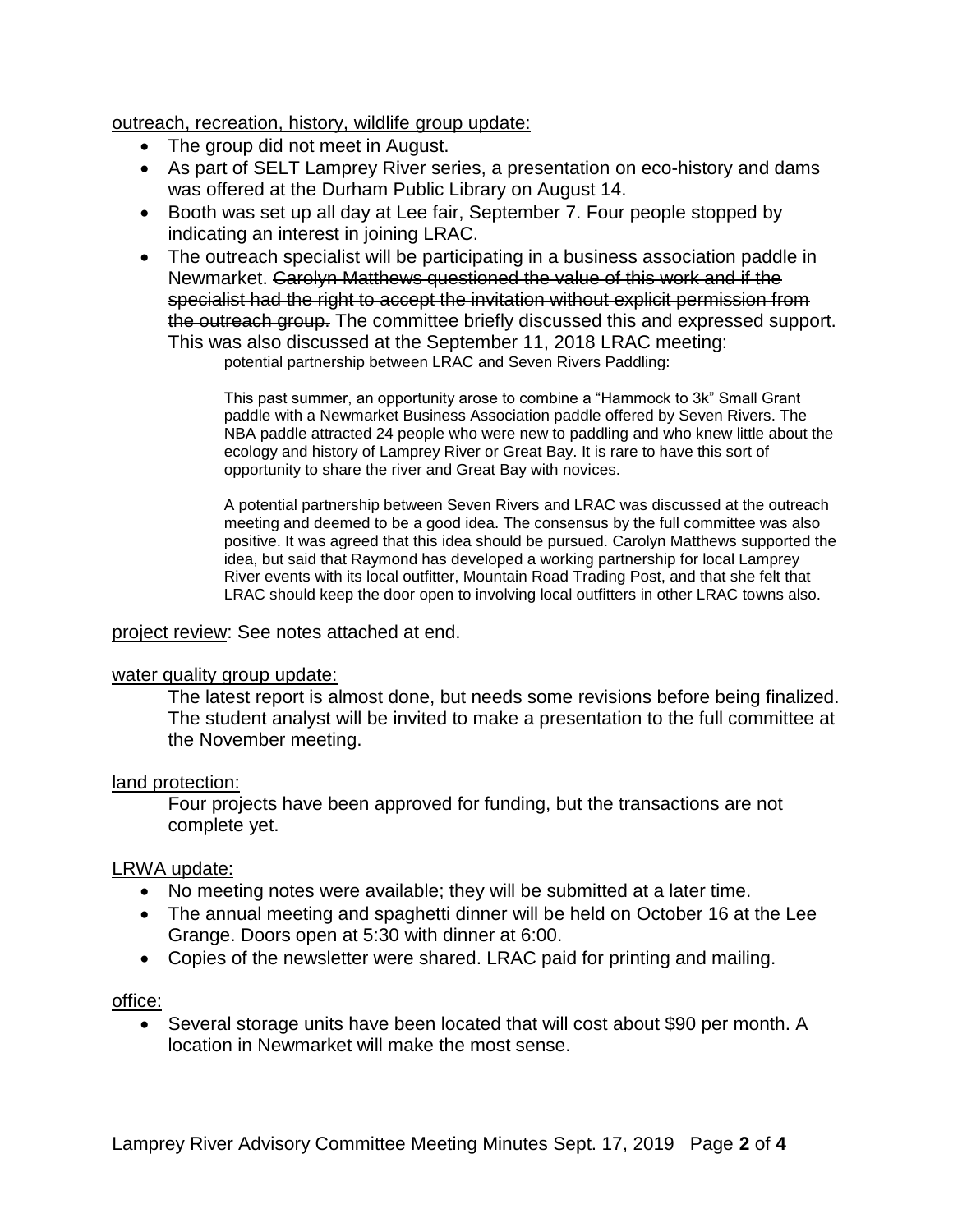- The Durham office has lots of paper. Scanning on a home scanner is not feasible. Land protection files are complicated and will remain as paper. More sorting and clearing is planned.
- An offer of surplus lumber was suggested for the construction of shelving, but the committee would prefer to purchase commercial shelving.

## town updates:

- Nottingham: An attempt to recruit a weed pulling party to remove colts neck coltsfoot fell short of expectations. Attempts to invite the Pawtuckaway Lake Association to apply for a community grant are not proving fruitful.
- Raymond: The triathlon was held on Sept. 14. Participation continues to dwindle. The heritage day celebration was well attended.

### other:

Committee members were reminded that most of the October meeting will be devoted to understanding the budget process and creating a plan for FY2020, the final year of the current cooperative agreement with the NPS.

### adjournment:

Dick Lord made a motion to adjourn. Al Hall seconded. Meeting was adjourned at 8:05.

#### attachments:

#### **Project Review Meeting Notes August 20, 2019**

members present: Cris Blackstone, Joe Foley, Al Hall, Carolyn Matthews, Kitty Miller, Suzanne Petersen, Therese Thompson, John Wallace

#### Epping, Fecteau AoT addendum:

NHDES forwarded comments from the Epping Cons. Comm. indicating that the project site is infested with invasive black swallow-wort. The group agreed that an addendum to the original set of comments was warranted: We request that any permit granted contain provisions to take extra precautions to contain and remove all associated soils, seeds, and plant fragments from the project site and ensure proper disposal where this plant will not colonize other areas.

Candia, Japanese knotweed spraying, Special Permit Application-Watershed:

- The proponent would like to spray two herbicides to treat 2100 square feet of Japanese knotweed along a town right of way, including an area 20 feet away from the river.
- We ask that the town and sprayer be mindful to minimize damage to trees as much as possible and be prepared to add appropriate natural ground cover to minimize erosion issues that might arise due to defoliation.
- It is noted that the site is close to the town line with Raymond. We request that the town and abutting landowners in Raymond be notified prior to spraying.